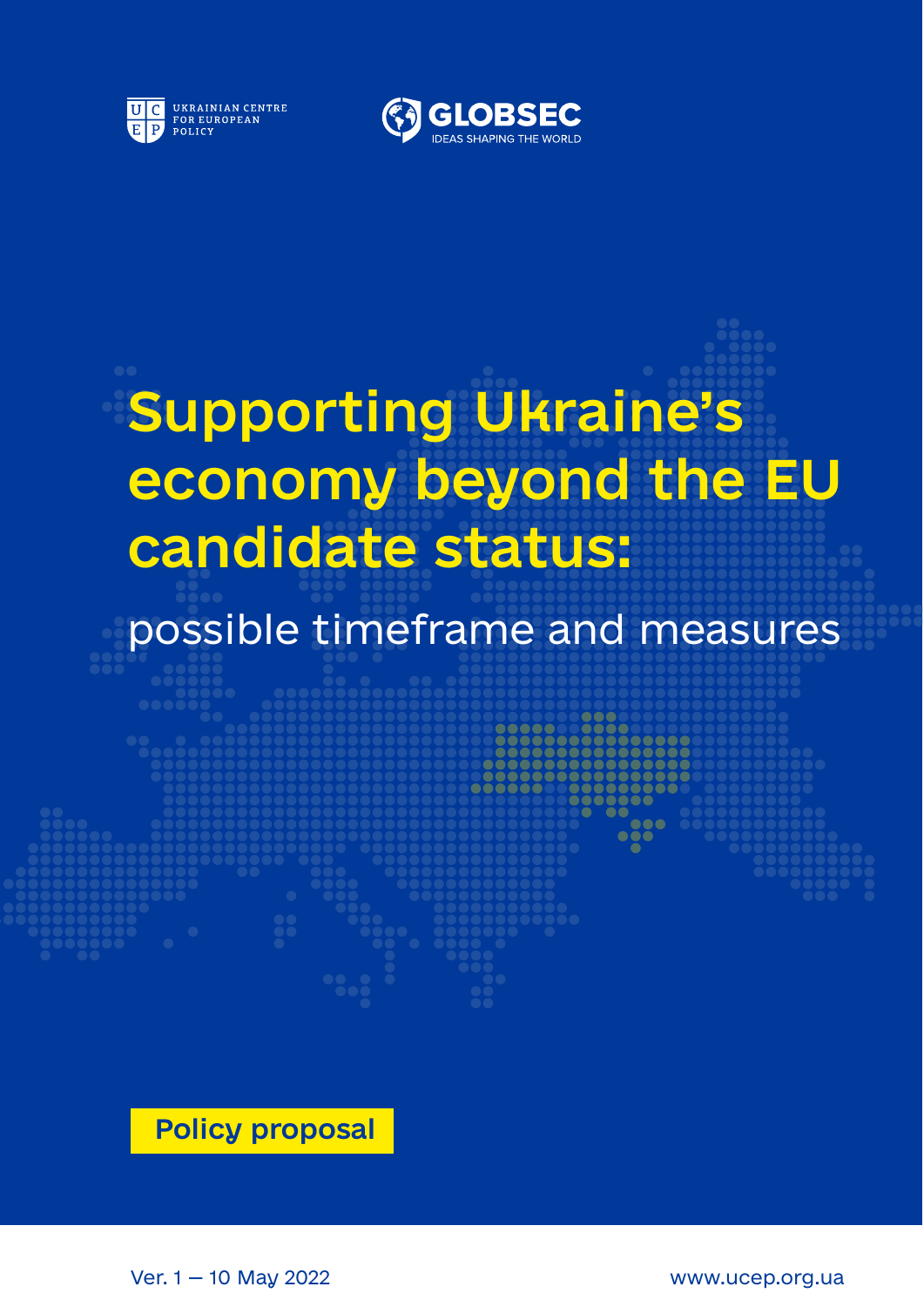

**On April 8, 2022, the President of the European Commission (EC) Ursula von der Leyen has opened the door to Ukraine's candidate status by handing over the EC questionnaire to the President of Ukraine Volodymyr Zelenskyy. It seems that the EС has chosen an accelerated and simplified bureaucratic procedure for Ukraine so that the vote on Ukraine's EU candidacy in the EU Council, scheduled for 25-26 June this year, happens.**

On April 8, 2022, the President of the European Commission (EC) Ursula von der Leyen has opened the door to Ukraine's candidate status by handing over the EC questionnaire to the President of Ukraine Volodymyr Zelenskyy. It seems that the EС has chosen an accelerated and simplified bureaucratic procedure for Ukraine so that the vote on Ukraine's EU candidacy in the EU Council, scheduled for 25-26 June this year, happens.

In addition to sending an extremely powerful (geo)political message of hope and support from the European Union to Ukraine, that is bravely fighting against Russian invasion, the candidacy (if voted) would raise an important issue both for European and Ukrainian policy makers on **how and at what scale Ukraine will be supported by the EU as a candidate country**, given the ongoing war, which is likely to escalate into a protracted one until the complete attrition of one of the parties.

The factor of war makes this issue, to a large extent, new to the European Union as there has never been such a precedent before. Therefore, the usual path offered by the EU to the candidate countries – **significant volumes of structural support in exchange for comprehensive sectoral reforms** – may be spiraling for decades (as evidenced by the experience of Croatia). Ukraine's expectations from its low hanging EU candidacy look a bit different – the **EU appears to provide the substantial amount of structural assistance for the immediate support of the Ukrainian** 

**economy and the rebuilding of destroyed cities and infrastructure**, while reform efforts will be concentrated mainly over the post-war recovery periods.

The ideal scenario, as always, lies somewhere in between – Ukraine desperately needs both the emergency back up by the EU to sustain sufficient resilience to the Russian war machine and access to long-term EU funds for postwar economic and infrastructure recovery. So far, the balance of the economic losses is not in Ukraine's favor: as the recent World Bank forecast suggests, Ukraine's GDP will shrink by 45.1 % this year due to the destruction of the most developed industrial and technological regions in the South-East of Ukraine and deep humanitarian crisis, with more than 4 millions of refugees having to flee abroad. At the same time, the Russian economy is projected to contract by 11.2% only, despite all the introduced sanctions. This provides for a greater possibility for Russia (at least in the short term) to maintain a massive warfare in Ukraine.

Below we will consider a possible set of such measures to support the Ukrainian military, the economy and citizens and identify their purpose and timeframe given the current situation in Ukraine.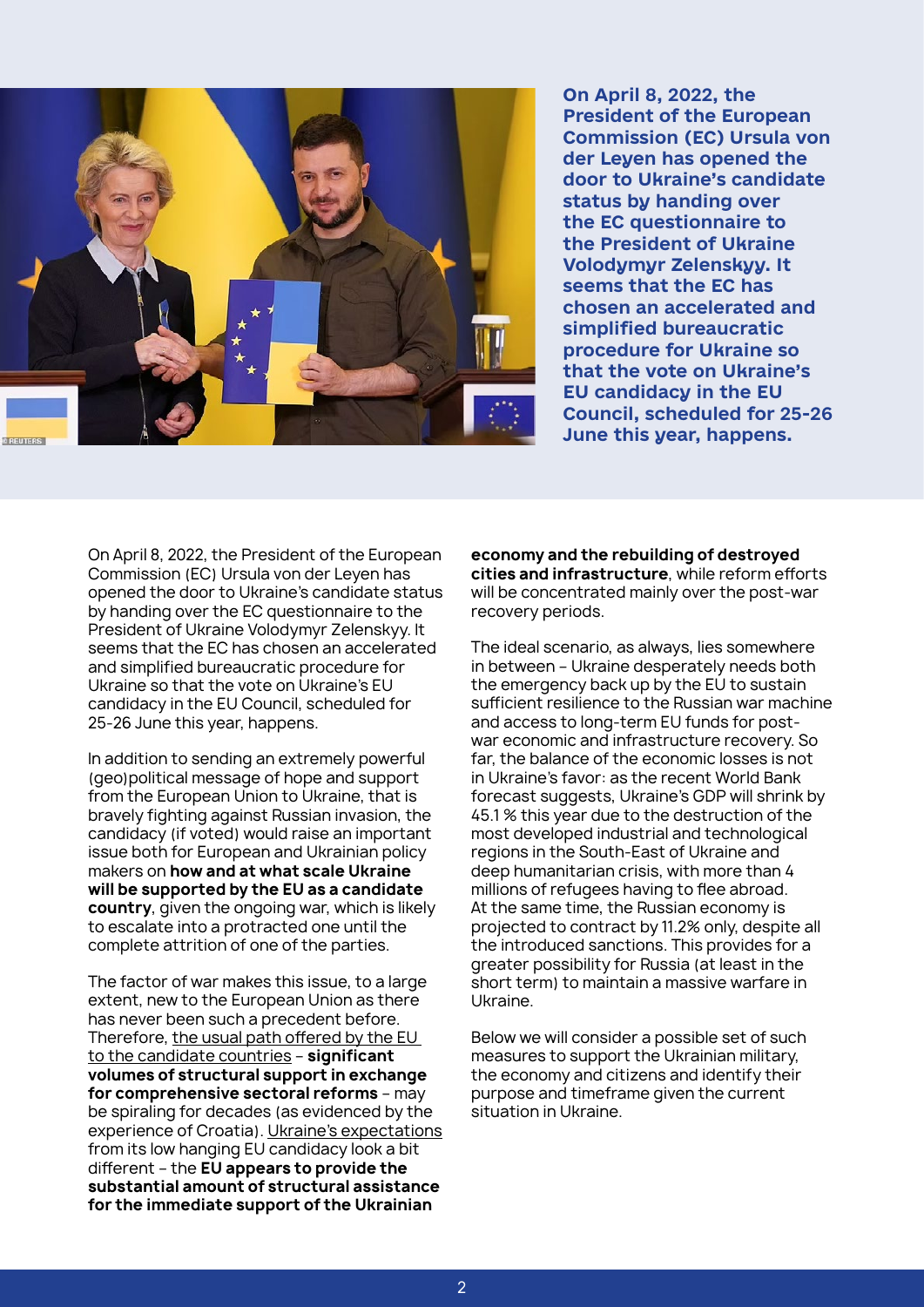#### **Short-term / emergency support**

[open for immediate action]



This is the simplest case to explain, as it can literally be described by the formula: "EU weapons to Ukraine + EU sanctions on Russia + (non-conditional) EU macrofinancial support to Ukraine + humanitarian support to Ukraine". If this doesn't bring the visible outcome, it has to be repeated and increased by a certain magnitude until Russia's military capability and economic resources are critically depleted and Ukraine's affairs are sustainable.

The EU has already been taking a lot of practical steps towards emergency support, despite being (often fairly) criticized for being too cautious in providing Ukraine with heavy weaponry (fighter jets, anti-aircraft missile systems, tanks, artillery etc.) as well as imposing the full oil and gas embargo on Russia (its main source of money to continue the war). Yet, the already introduced sanctions will hit the Russia's GDP by up to 15%, exports by 70% and inflation by about 20%. At the same time, about €225 billions of Russian assets were frozen in the EU. The direct support in the amount of  $\epsilon$ 1 billion has been allocated to Ukrainian Armed Forces under the European Peace Facility, the additional €500 million are to be received soon. €1 billion of direct financial support (in the form of grants) have been channeled via different support lines, €1 billion in direct contribution by the EC and another €1 billion in EBRD loans has been pledged in support of internally displaced persons and refugees under the "Stand Up for Ukraine" worldwide campaign.

In addition, the EU could concentrate its efforts on supporting the macroeconomic stability of Ukraine's economy and public finance by provision of balancing non-conditional volumes of macrofinancial support coupled with the extended IMF lending. The military support line is crucial to be sustained at reasonable volumes, with limits off on the purchase of longrange and heavy lethal weapons. The provision of financial guarantees for the issuance of Ukrainian Eurobonds can be considered as an option for financial support.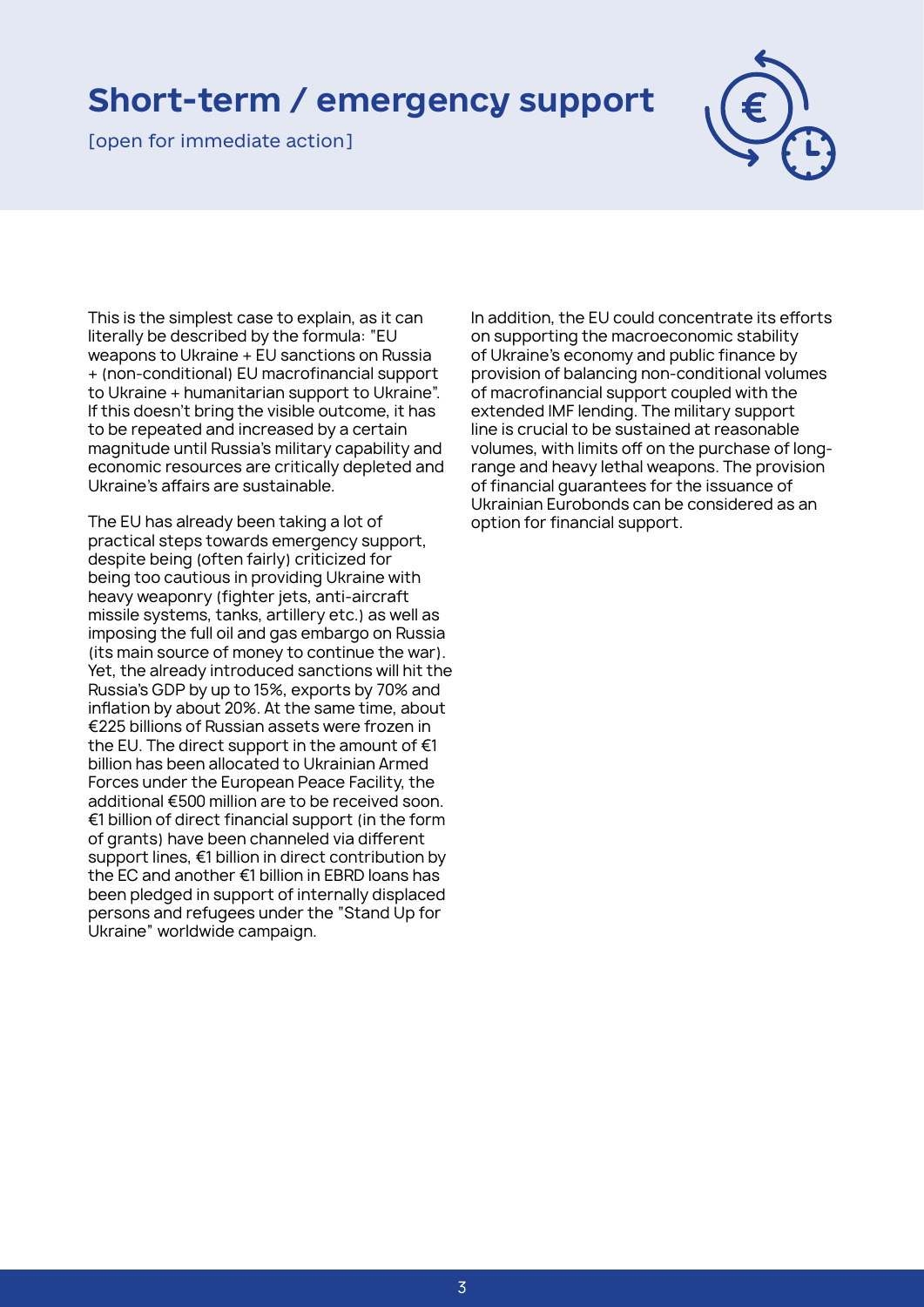### **Mid-term / structural support**

[requires 1+ year projects implementation]



These measures appear to be the most urgent ones to tackle the problems of the Ukrainian economy caused by the full-scale hostilities in (relatively) developed and densely populated areas in the North, East and South of Ukraine. As the intensity and nature of combat operation were reshuffled by the Russian command to maximize damage to civil population and infrastructure, the flows of businesses and people started fleeing to safer Western regions of Ukraine and abroad (mainly to CEE countries with Poland being a main destination). Such structural shifts – the relocation of industries, the loss of a large number of skilled labor force as refugees, damaged and blocked infrastructure, etc. – pose serious risks for both the national economy (1/3 of GDP loss) and public finance revenues that are the main source for military resistance to Russian aggression.

While a vast number of support measures can be considered here, we propose to focus on the following ones:

- Establish the Ukrainian Business Support Fund, in particular for SMEs (which suffered losses of about €75 billion in the first month of the war), that have been able or planning to relocate to Western regions of Ukraine and resume production.
- Accelerate ACAA agreements process with a purpose to eliminate or reasonably minimize the TBT barriers for Ukrainian industrial goods exported to European markets.
- Consider a temporary (during the war times) inter-EU-Member States tool for setting up the Ukrainian Budget Support Fund, financed by EU MS' contributions which would be collected as (full or partial) payroll tax paid by Ukrainian citizens who already work or will be employed in the EU MS during this and the next few years. This Fund would compensate for Ukrainian state and local budgets, which are losing these revenues due to the refugees' outflow to Europe.
- ◆ Establish the Recovery Fund for emergency rebuild, reconstruction or maintenance of damaged critical infrastructure (bridges, roads, hospitals, schools, utilities, etc.) that are crucial for the rapid return to normal life of local communities affected by hostilities (and now protected by the Ukrainian Armed Forces).
- Secure sufficient funds for the newly established Energy Support Fund for Ukraine to contribute to the re-build of damaged or destroyed Ukrainian energy infrastructure.
- Secure rapid investment into Ukrainian and bordering European logistical infrastructure (warehouses, roads, border terminals, railway hubs etc.) as the main sea ports of Ukraine on the Black and Azov seas are currently blocked by Russia, preventing huge volumes of imports in and exports from Ukraine being delivered. This situation is especially gloomy for agricultural exports from Ukraine, which poses a threat of hunger in the developing countries in Asia and Africa that are traditional consumers of Ukrainian grain. One of the possible beneficial projects for Ukraine in this regard may be the rapid construction of the river port on the Danube, to regain access to the Black Sea.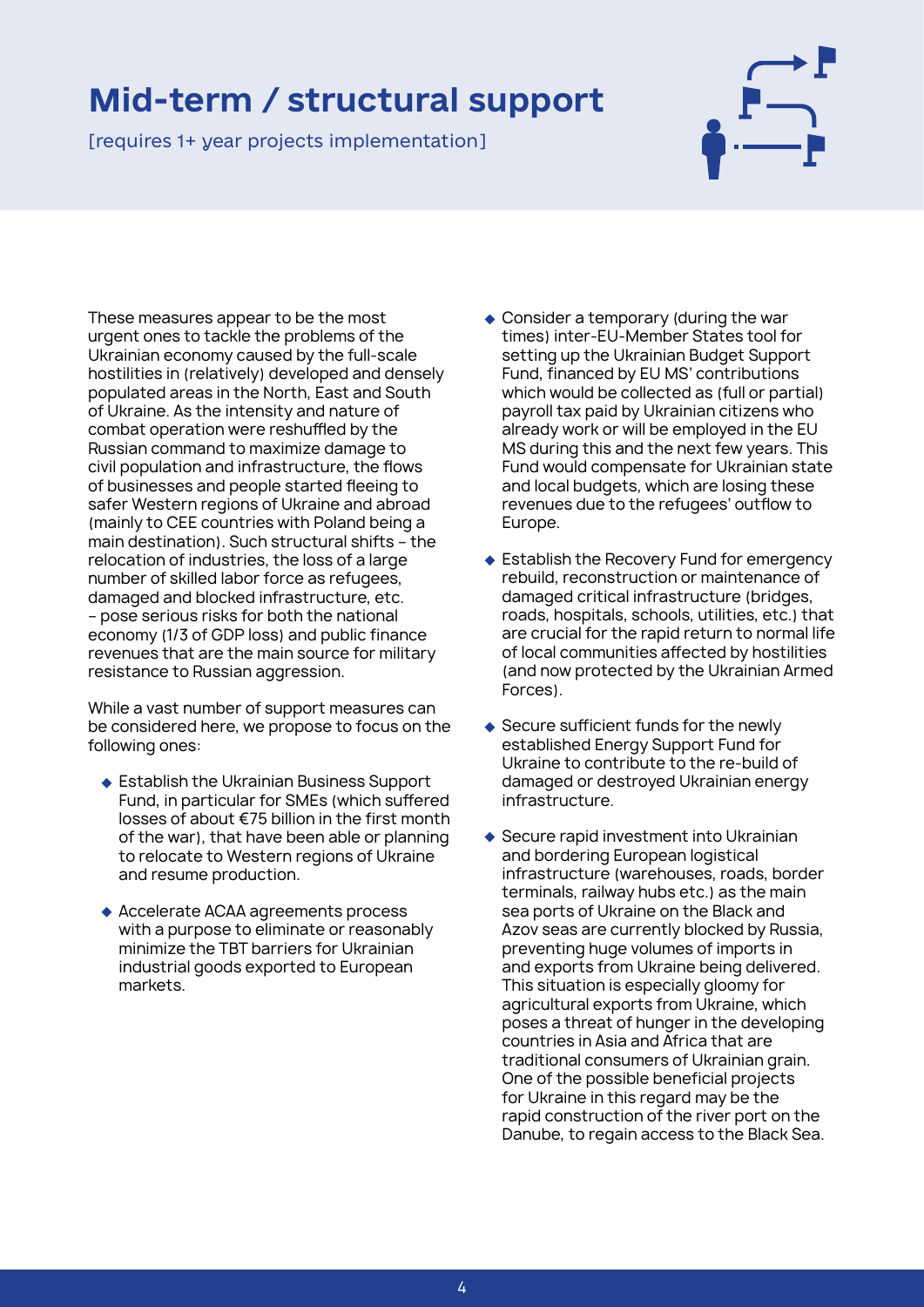#### **Long-term / EU investments in exchange for structural reforms, as well as for postwar reconstruction and modernization of Ukraine**



[requires 1+ year projects implementation]

These measures are to be fully unfold after Ukraine becomes an EU candidate with a purpose to support the investments in postwar rebuild and modernisation of Ukrainian economy. Technically, this can be done as Pre-Accession Assistance or immediate access to 5 European Structural and Investments Funds. Needless to say, these EU investments will be conditional to Ukraine's reform efforts, with a special focus on the judiciary, rule of law, public administration reform, the business climate, the environment and so on.

Another possible separate EU-led initiative could be an establishment of a special EUguaranteed Venture Fund to attract private capital into development of industrial, technological and IT clusters with a purpose to integrate innovative Ukrainian businesses into European value chains and generating sufficient amount of modern industries and workplaces in the country.